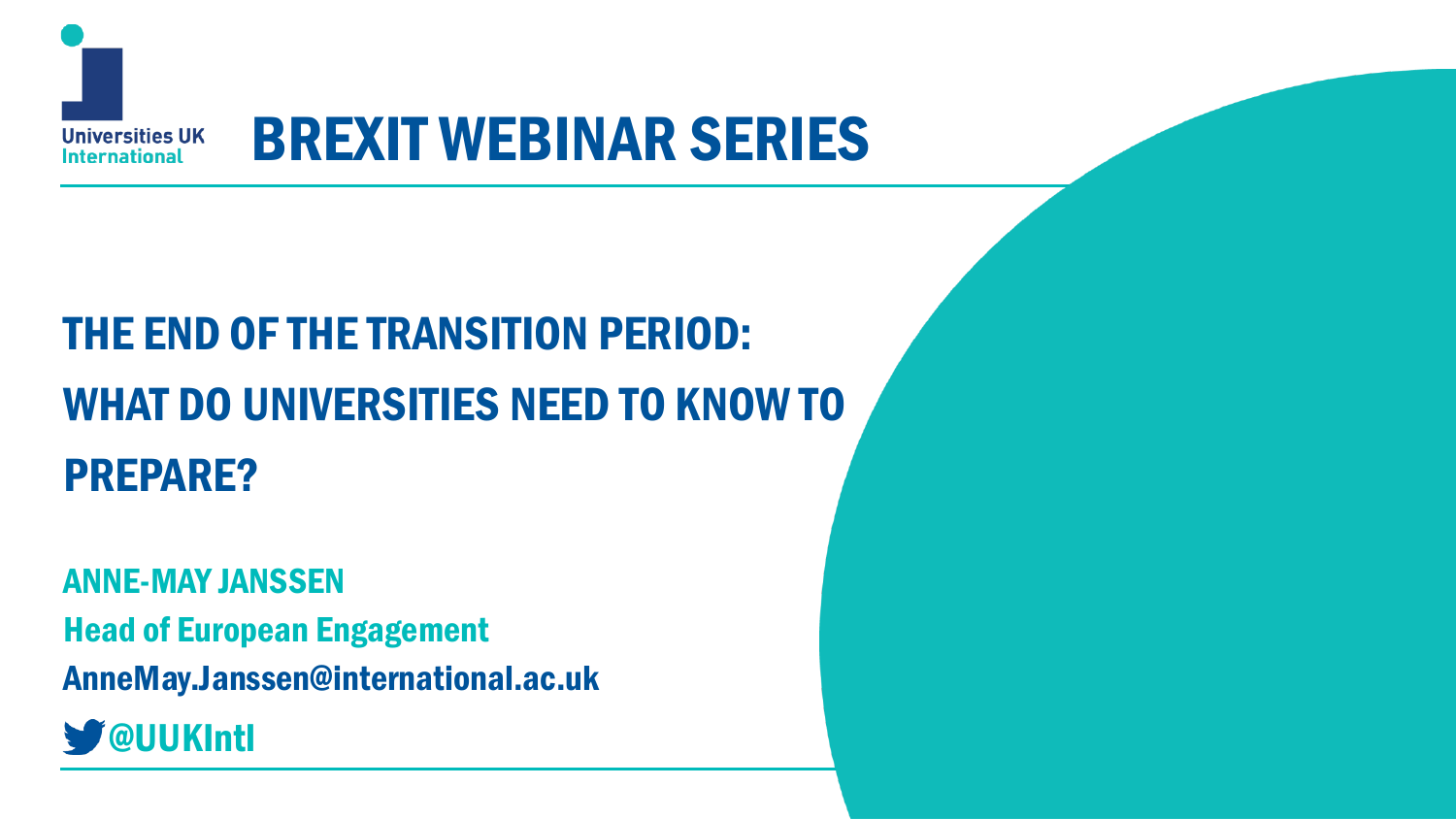

### WHERE ARE WE NOW?

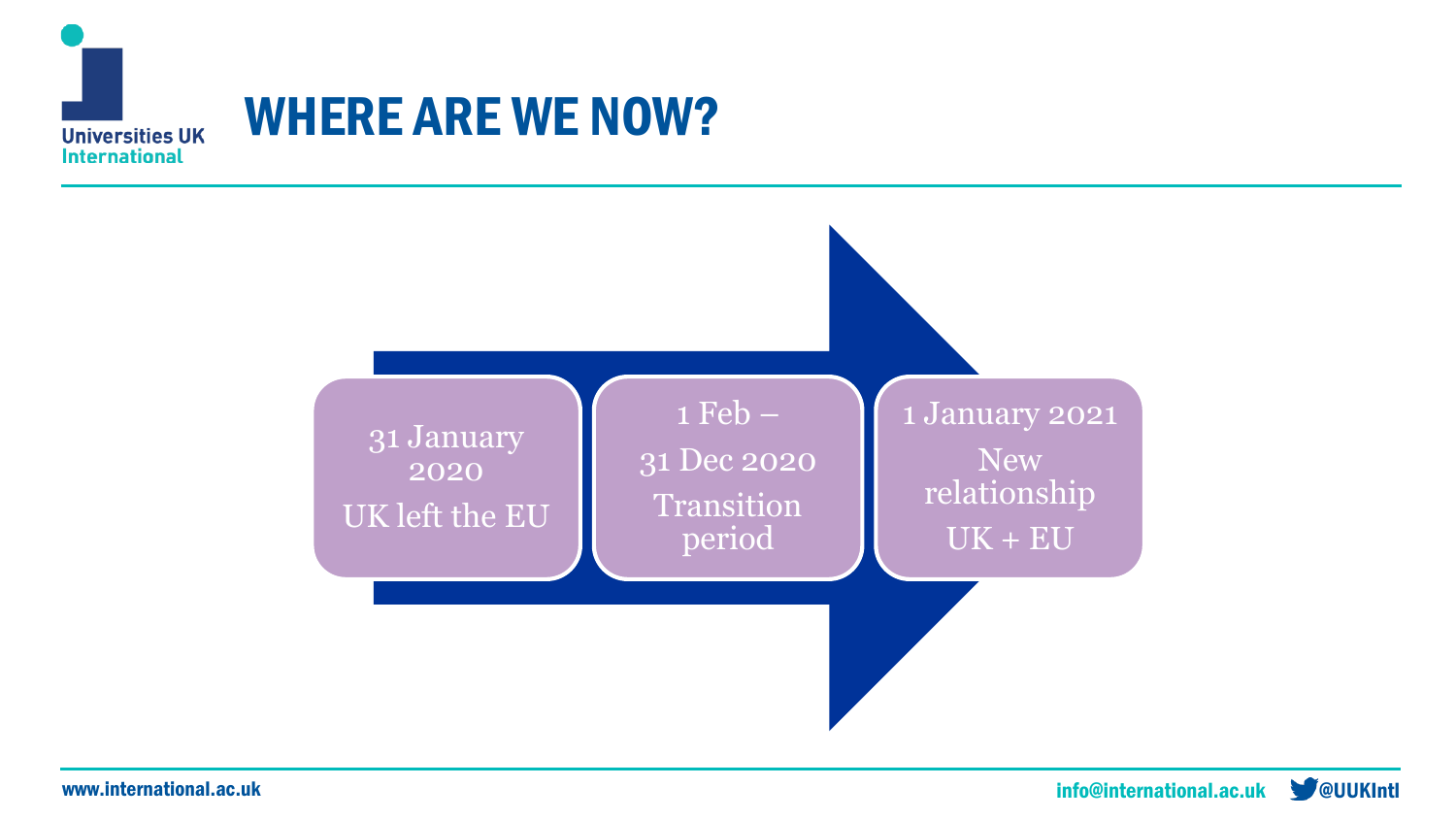

- Association to Erasmus+
- **Association to Horizon Europe**
- Ensuring minimal disruption to student and staff flows resulting from the incoming points-based immigration system;
- Securing ongoing UK-EU cooperation in data protection, qualifications recognition, and provision of education services.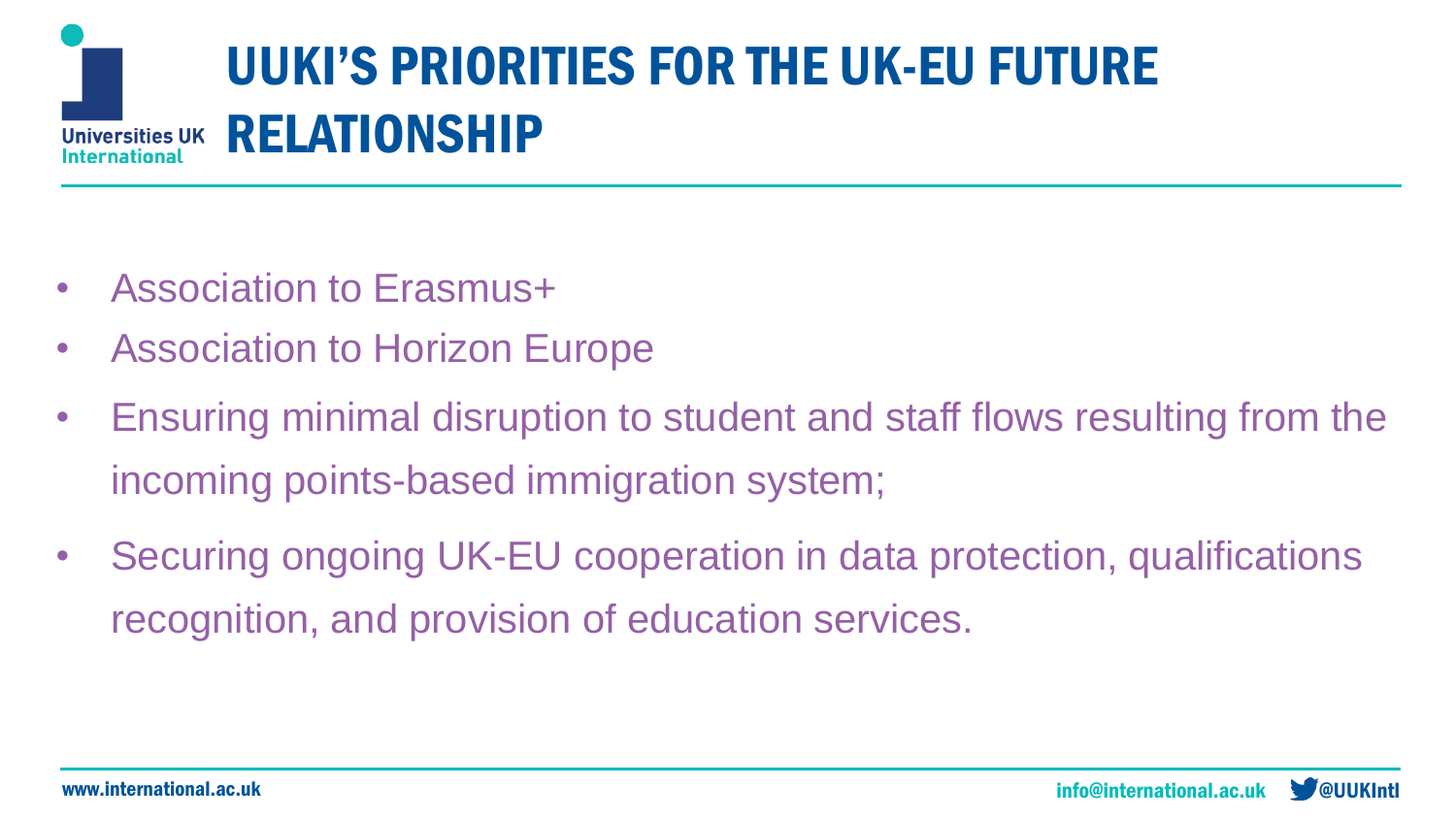

## POSSIBLE SCENARIOS FROM 1 JANUARY ONWARDS

EU-UK negotiations and programme association negotiations finalised on time

• UK Association to EU programmes on 1 January 2021

EU-UK negotiations are delayed, but association looks likely

- UK association still on the table
- UK national stop-gap systems should be in place on 1 January 2021 to bridge the gap to association

Negotiations fail

- UK does not associate to EU programmes
- UK domestic alternatives should be up and running by 1 January 2021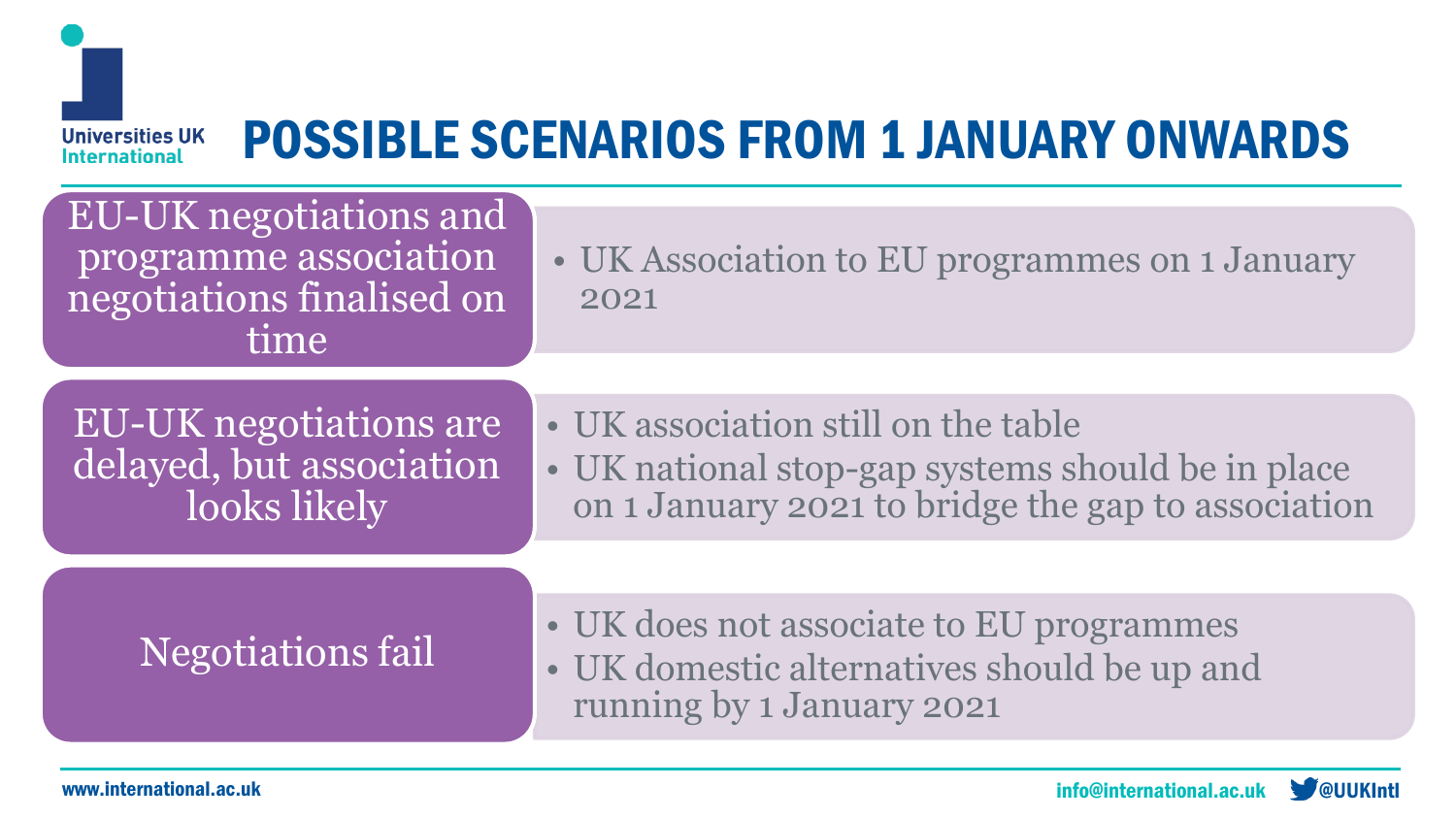

## FEES EU STUDENTS & IMMIGRATION ROUTES

| <b>Starting full degree</b><br>course in 2020-21 (and<br>beyond), arriving<br>before 31 December<br>2020 | <b>Starting full degree</b><br>course in 2020-21,<br>arriving after 31<br>December 2020 | <b>Starting full degree</b><br>course in 2021-22 and<br>arriving after 31<br>December 2020 |
|----------------------------------------------------------------------------------------------------------|-----------------------------------------------------------------------------------------|--------------------------------------------------------------------------------------------|
| Home fee status in all<br>nations & tuition fee loans<br>in England, Wales and N.I.                      | Home fee status and tuition<br>fee loan                                                 | International fees                                                                         |
| Eligible to apply for UK's<br><b>EU Settlement Scheme</b>                                                | Need to apply for a student<br>visa through the new<br><b>Student Route</b>             | Need to apply for a student<br>visa through the new<br><b>Student Route</b>                |
|                                                                                                          | Will be eligible to apply for<br>the Graduate Route                                     | Will be eligible to apply for<br>the Graduate Route                                        |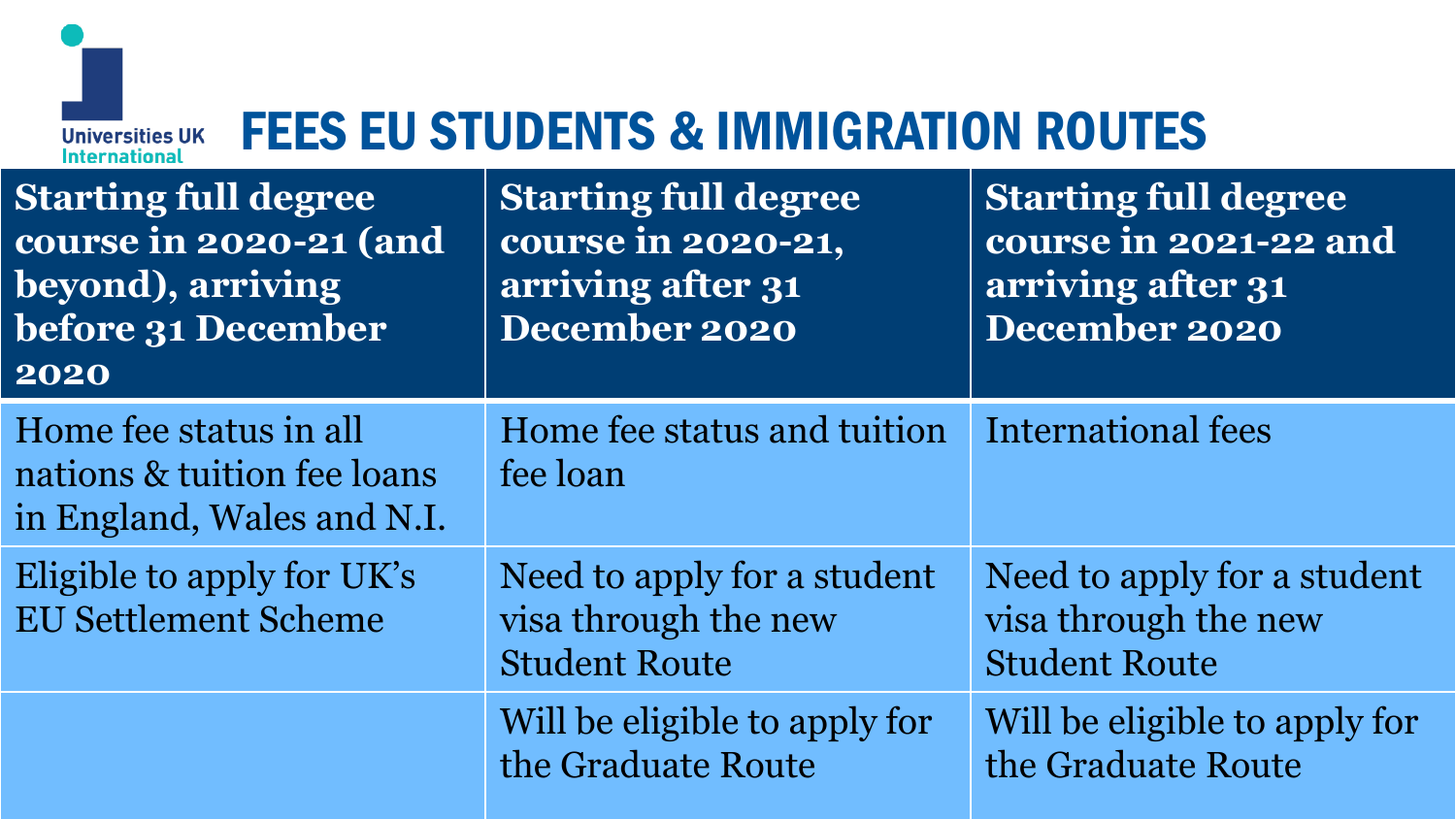

# THE STUDENT ROUTE AND THE NEW GRADUATE ROUTE

#### **The Student route:**

- Went live on 05 October and allows individuals to apply up to 6 months before the course starts (up from the previous 3 months).

- Applies to all international students (EU and non-EU). An application will cost £348 and individuals will also have to pay an Immigration Health Surcharge of £470 a year (25% discount).

- The Student route is 'points-based' but points are based off of the old Tier 4 requirements (i.e. requiring a CAS) and so very little has changed in practise.

#### **The Graduate route:**

- Due to launch in Summer 2021, this will provide students with 2 years (3 years for PhD students) to work –or look for work –in the UK after they have completed their studies.

- Details need to be finalised but current thinking is that students will have needed to complete their entire degree in the UK.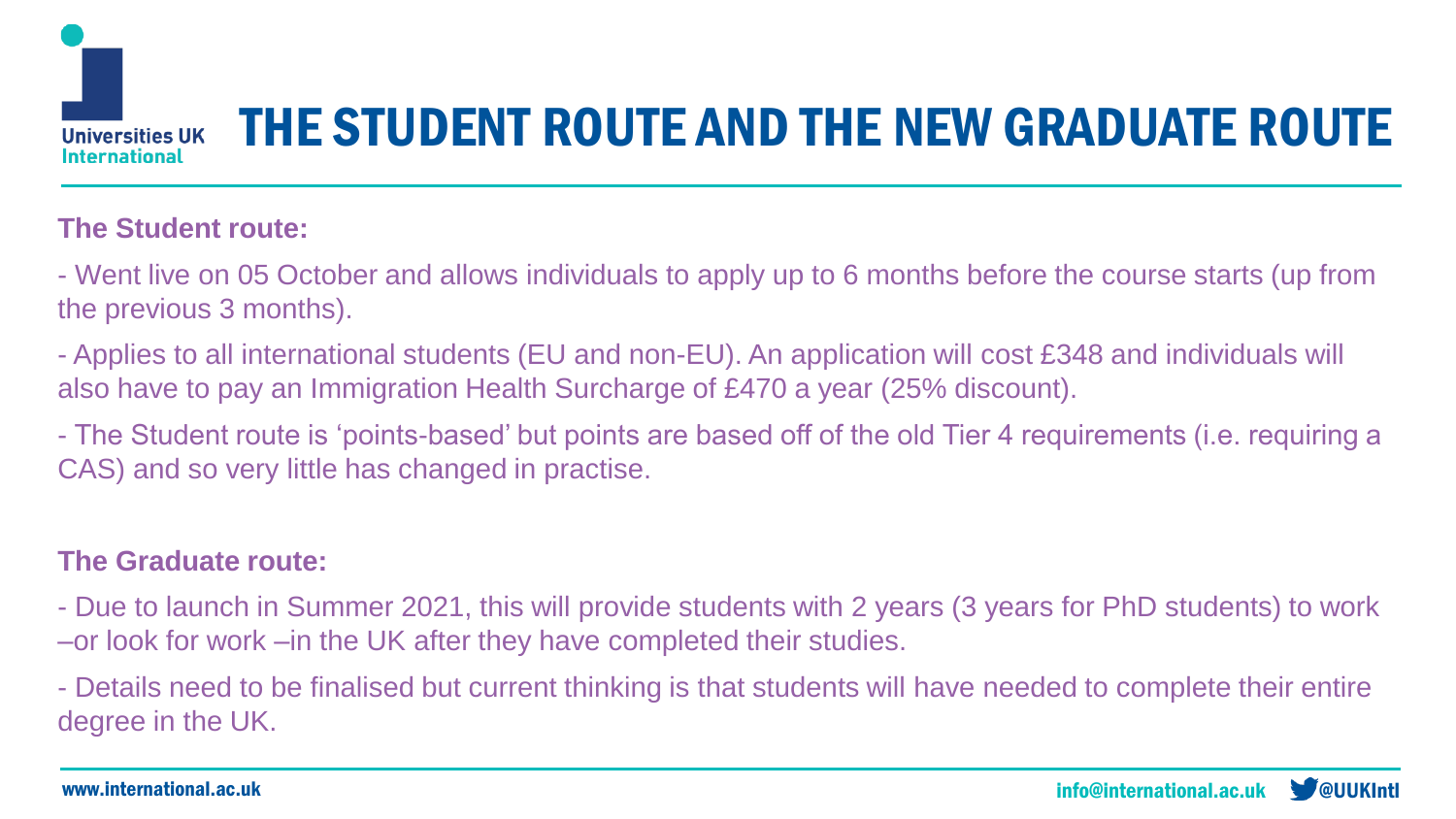

# SHORT-TERM STUDY ARRANGEMENTS

#### **Studying for less than 6 months:**

- Students wanting to come to the UK for short term study of less than 6 months will be able to apply under the Visitor route, provided it is at an accredited institution.
- This will arrangement will replace the current Short-Term Study Visa.
- Those from the EU and Switzerland will not require a visas and can enter the UK just using e-passports.

#### **Work placements**

- At the moment, there is uncertainty over how the new immigration system will facilitate students who want to come to the UK on work placements between 2 – 11 months
- Possible solution: Tier 5 Temporary Work route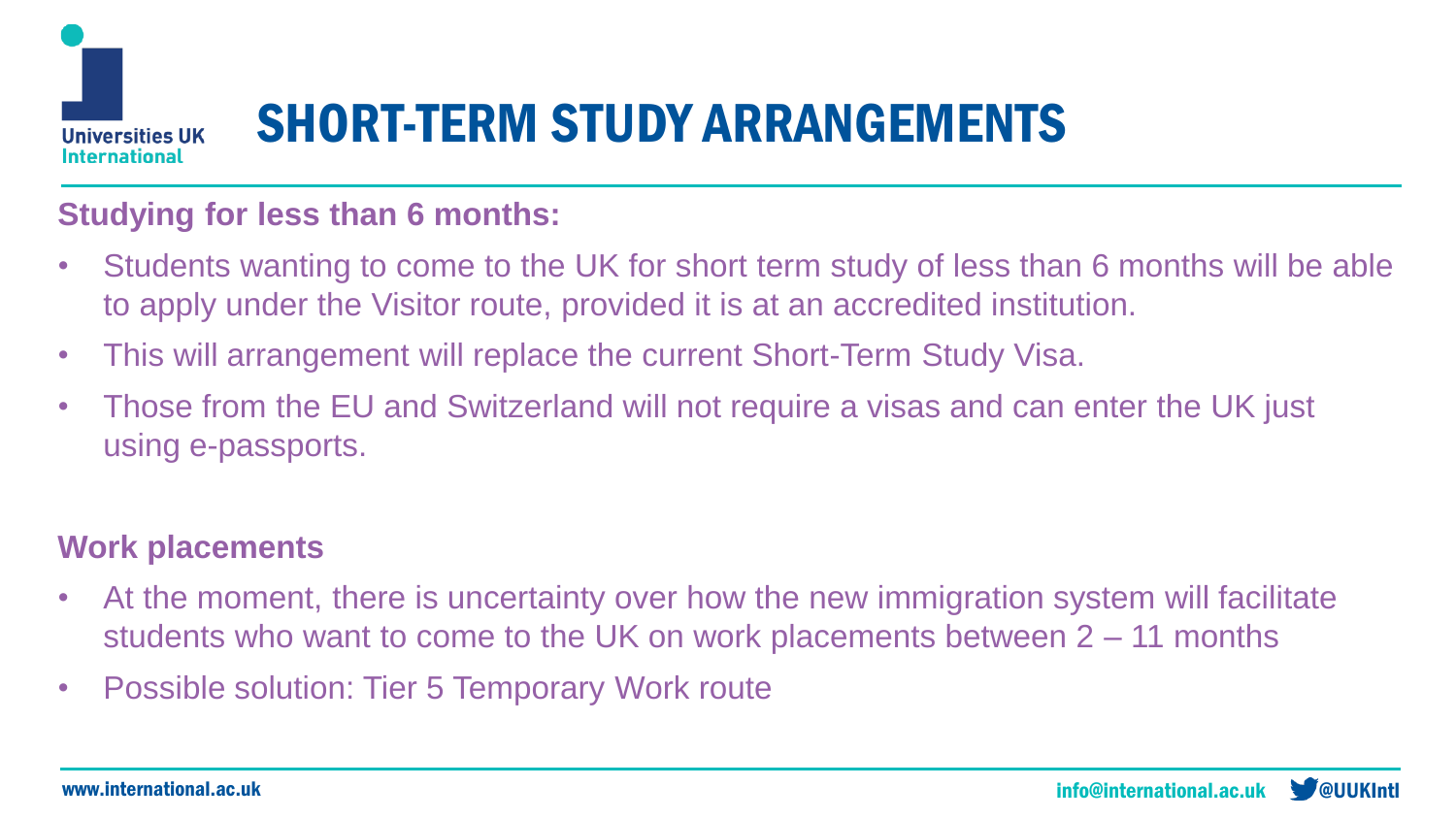

# SHORT-TERM STUDY ARRANGEMENTS

#### **Between 6 and 12 months:**

- For students coming for longer than 6 months will, at present, be required to apply through the Student route.
- We are currently discussing with government what concessions can be made for students coming for between 6 and 12 months.
- The 6 to 11 month short term English language study route will remain open.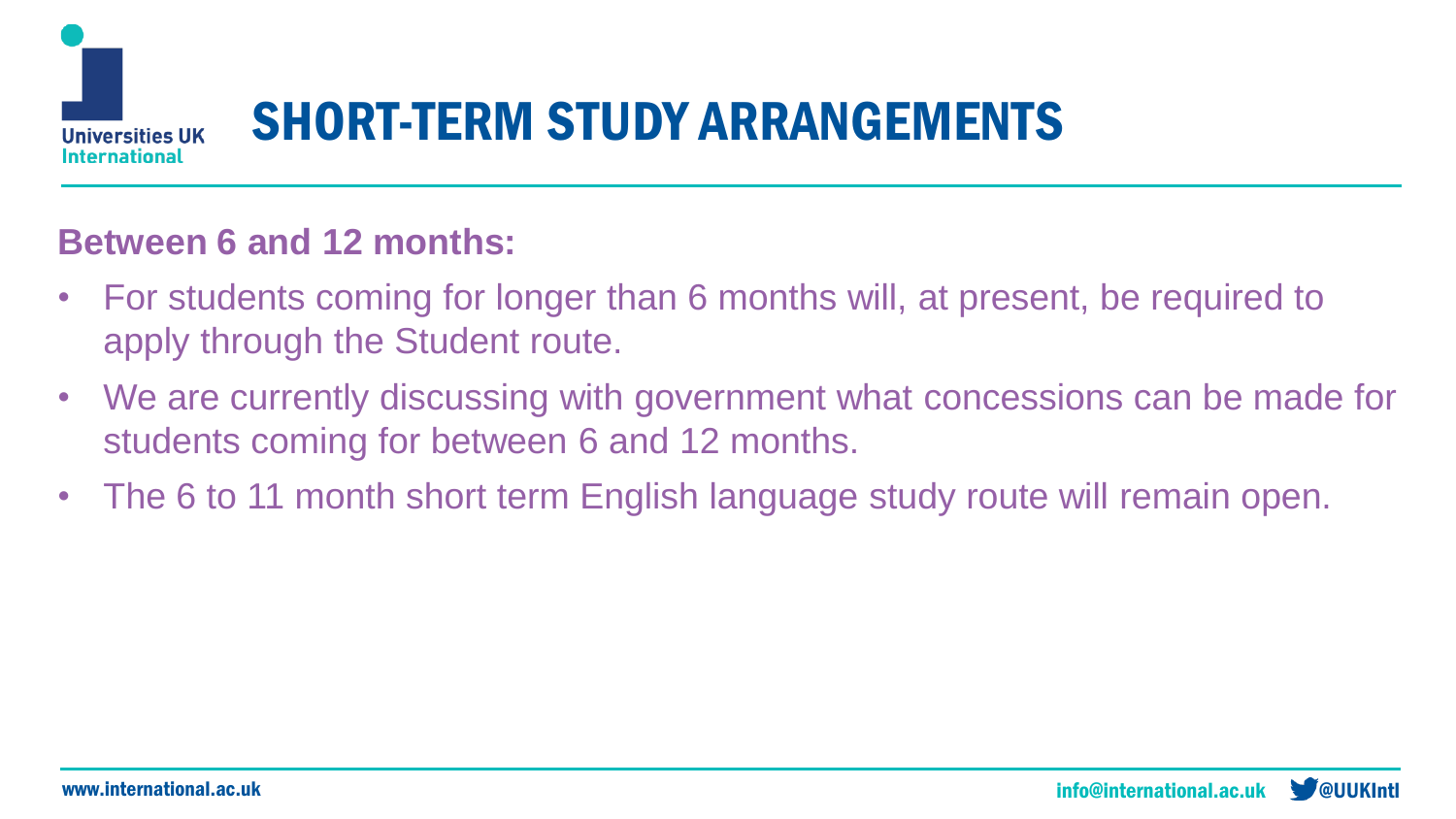

# A GUIDE FOR UNIVERSITIES

**This briefing covers key developments and proposed actions in the following areas:**

- Immigration rule changes
- **EU/EEA/Swiss student finance rules**
- Research collaboration (incl. EU Framework Programmes)
- Student and staff mobility (incl. Erasmus+)
- Other EU programmes relevant to universities
- UK transnational education in the EU
- UK-EU qualification/degree recognition
- Data protection
- Operational and financial risks for universities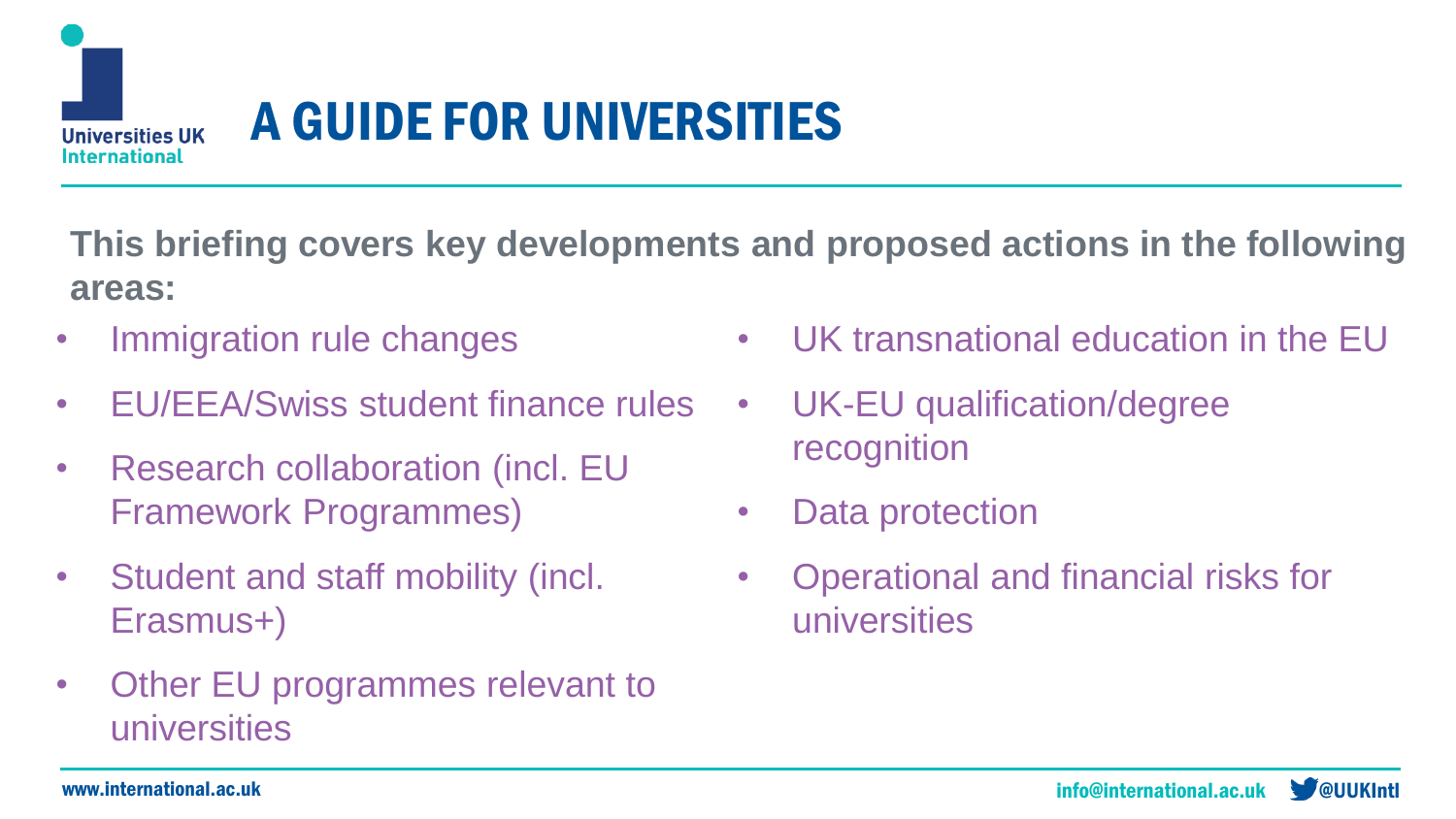

- UUK's priority is to associate to Erasmus+
- UUKi and the Association of Colleges co-signed a [joint statement](about:blank) with the European Students' Union, NUS UK and Erasmus Student Network

### **Negotiations:**

- EU offer: Access to the entire programme for 7 years GDP based calculation for contribution
- UK's position: Time limited and parts of the programme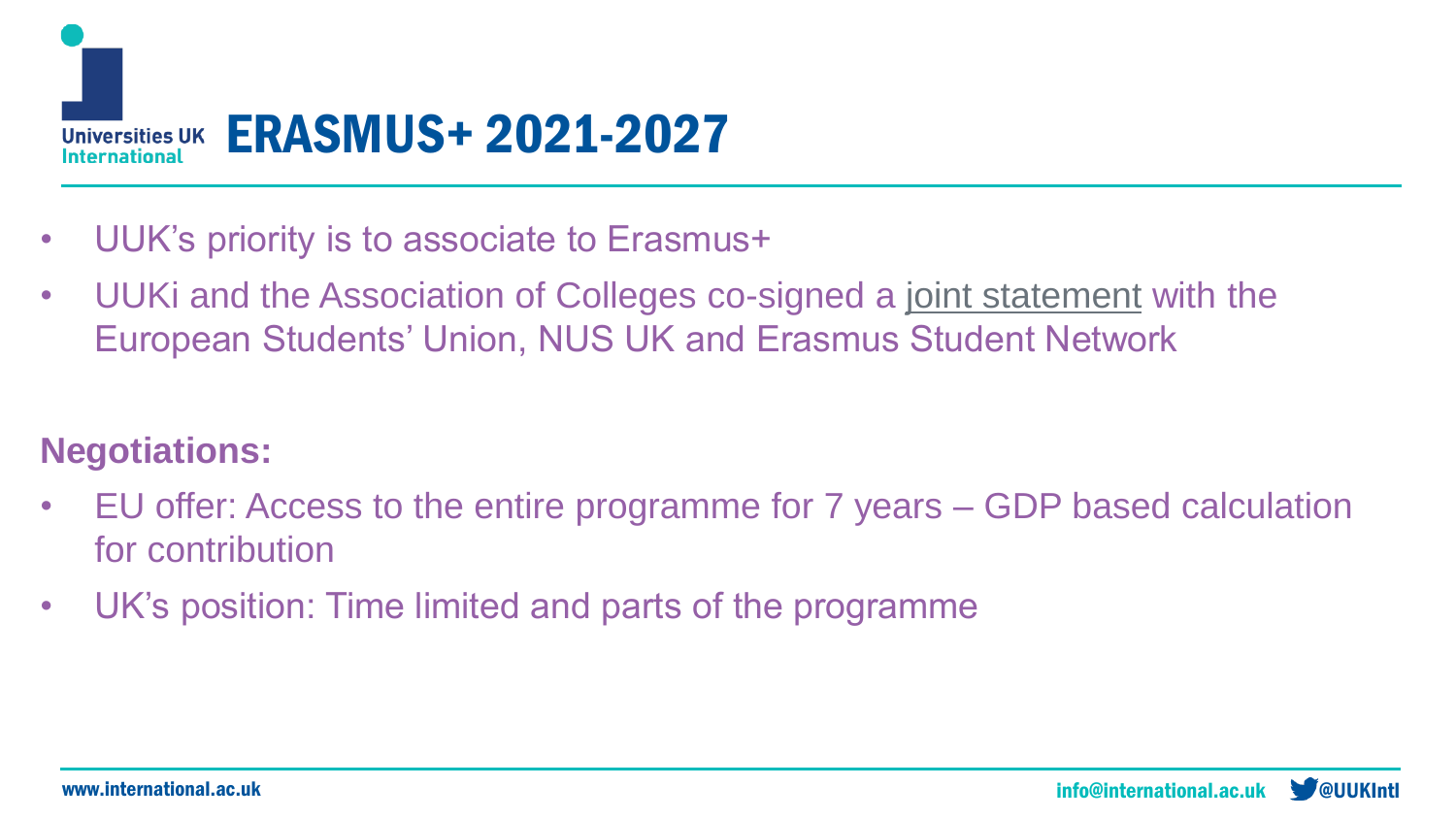

### **Current Erasmus+ programme**: UK remains a full member

### **If an agreement on Erasmus+ association is reached** by the end of the transition period:

 $\rightarrow$  UK-based students and staff will be able to participate in the next Erasmus+ programme

### **If no agreement is reached**:

 $\rightarrow$  Domestic alternative for international student and staff mobility through a new UK-wide national scheme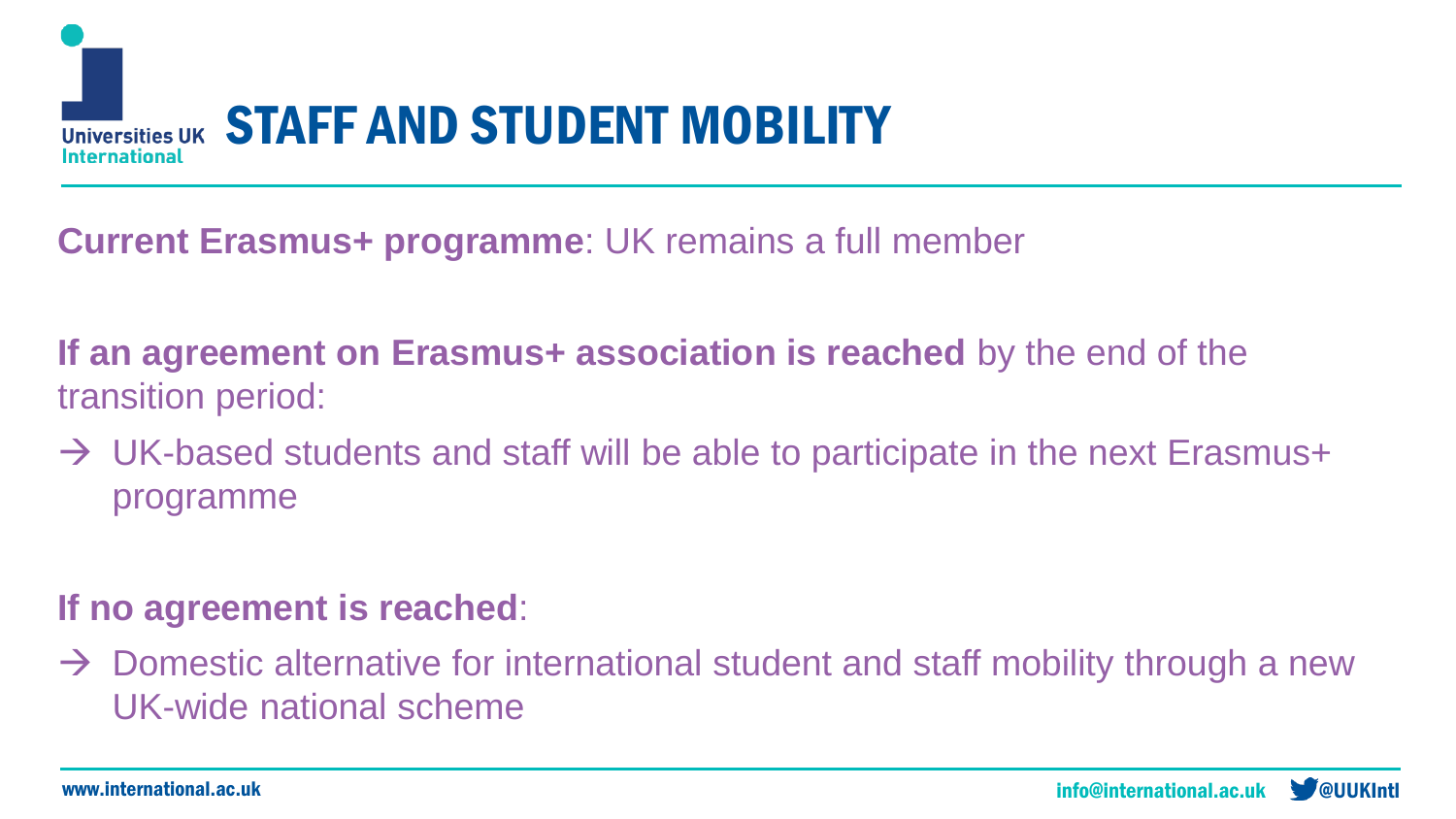

### **Current Erasmus+ programme:**

- If we don't have a FTA, current agreement stands
- Manage your funding / Secure your funding until 2023 what are your priorities?
	- $\rightarrow$  Extend your grant agreement to 36 months have sign off before 31 December
- Communication to your students: Be transparent about the choices you make
- IIA: EC extended KA1 IIAs until 2022 and will be applicable for the duration of the project
- Charter will continue to apply to projects under the current programme
- Things to consider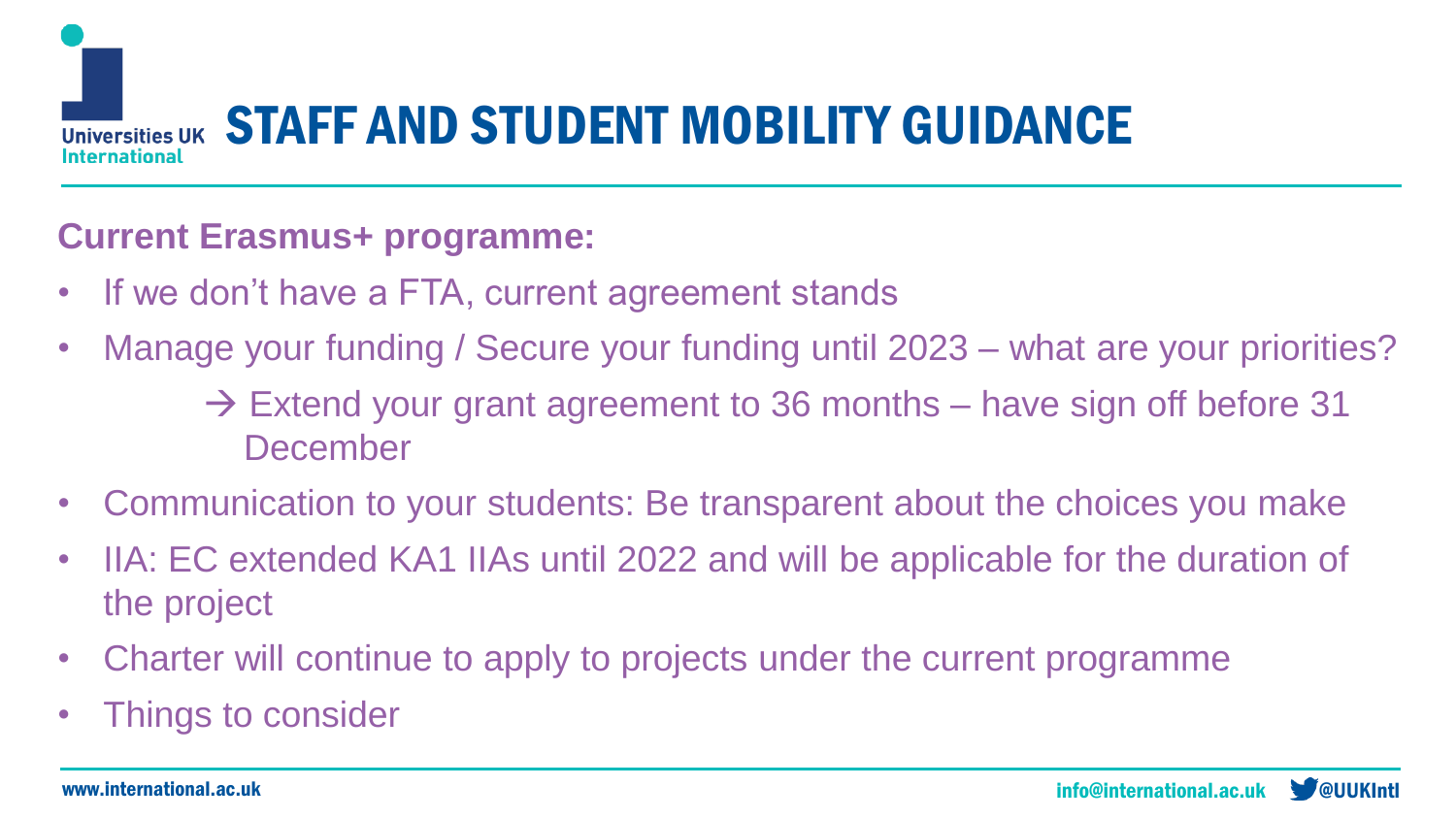

### **UK students leaving before 31 December 2020**:

- Covered by the Withdrawal Agreement
- Apply for student EHIC: The student EHIC is valid for the duration of your placement
- Contact student support at hosting university

### **UK students leaving after 31 December 2020**:

- Check immigration rules and requirements in destination Member State
- Make sure you have sufficient health insurance
- Contact student support at hosting university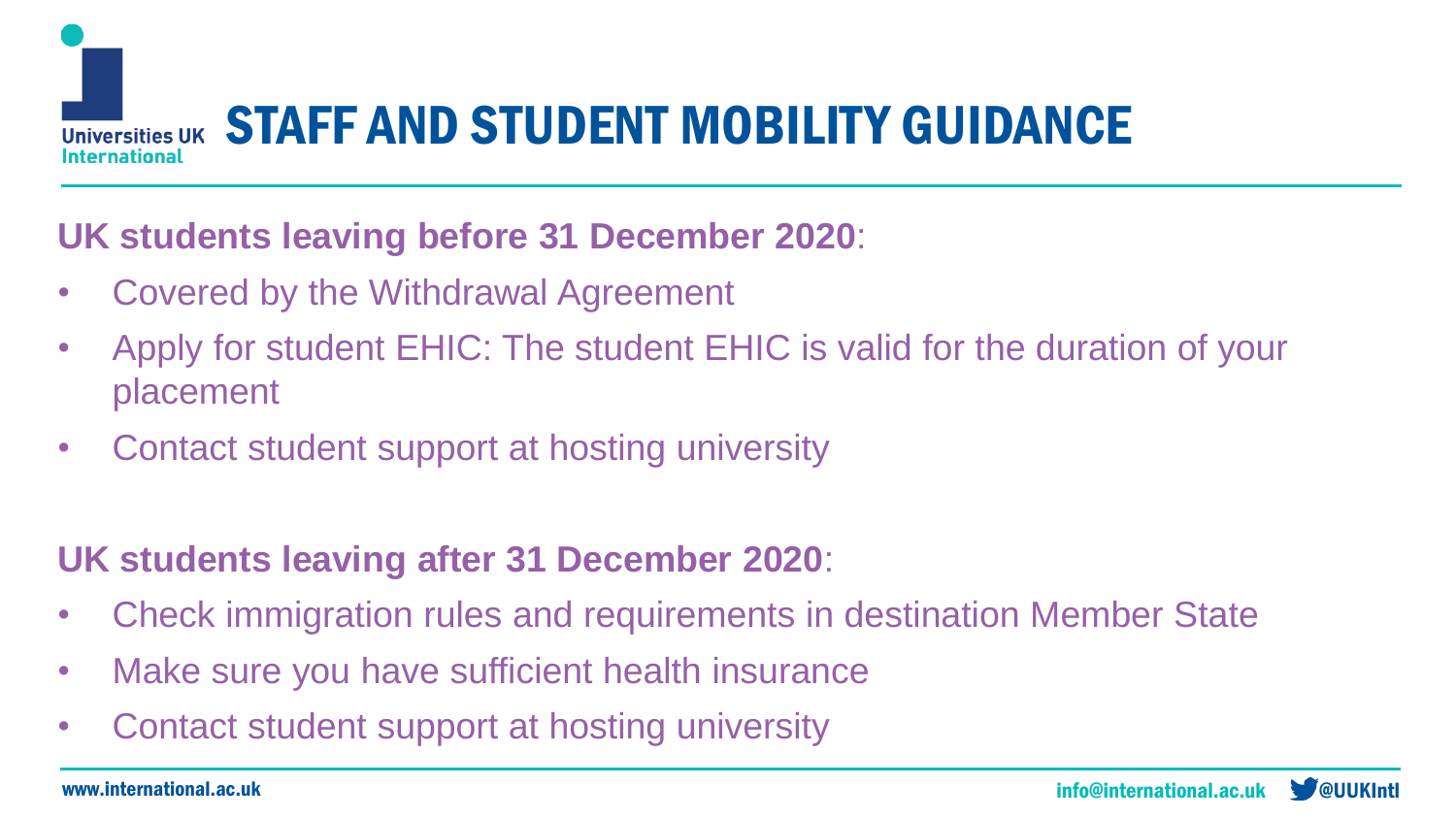

# HORIZON EUROPE AND RESEARCH COLLABORATION

- UUK's priority is full association to Horizon Europe
- [UUKi and many European National Rectors Conferences signed a joint](https://www.universitiesuk.ac.uk/International/news/Pages/UK-and-EU-research-leaders-urge-negotiators-to-compromise-on-Horizon-Europe-agreement.aspx)  statement, initiated by the Wellcome Trust

**Negotiations** 

• Main stumbling block are the finances and the participation rights

Possible domestic alternative

- Funding for third country participation and a Discovery Fund
- More funding for prestigious domestic schemes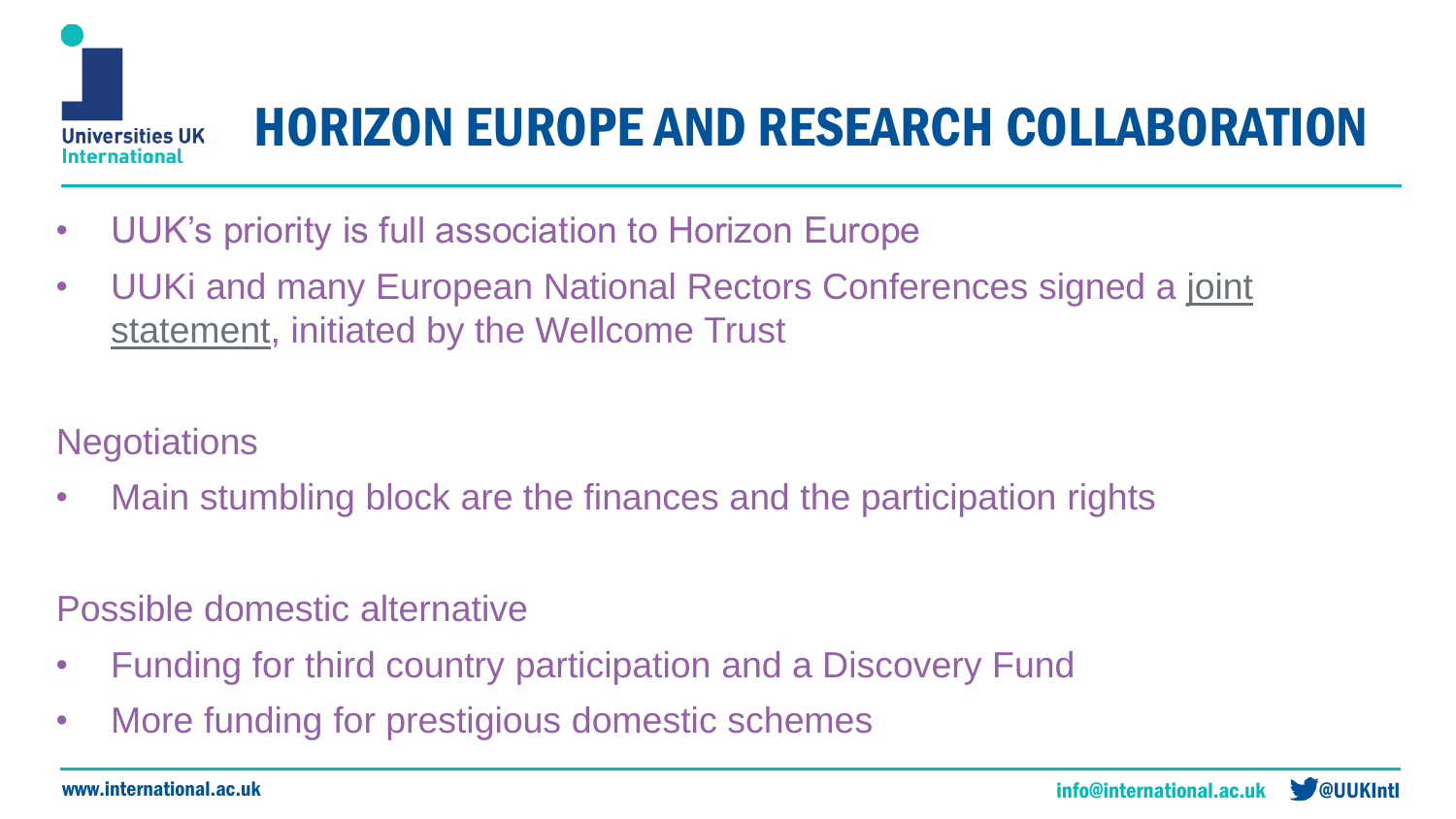

# RESEARCH GUIDANCE

### Horizon 2020:

All applications/awarded projects will continue to be processed by the Commission until their conclusion.

### UK universities

- Make sure your researchers understand that for the projects funded by the current programme nothing changes and actively reach out to your European partners to emphasise that
- Familiarise yourself with the new elements of Horizon Europe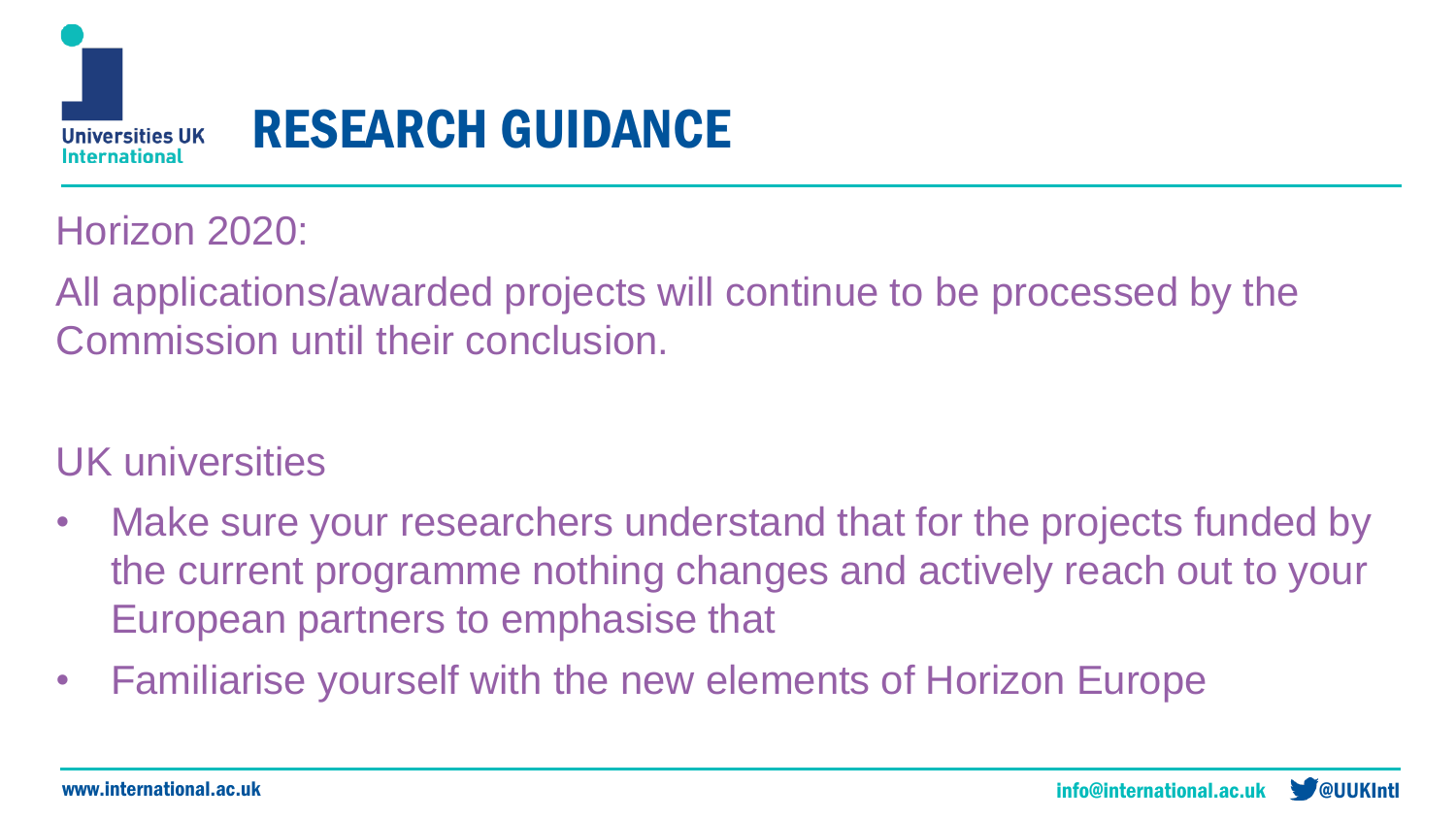

How no deal at the end of the transition period would affect this provision will depend on range of factors, mainly:

- the nature of the agreement (or lack thereof) reached with the EU
- the specific TNE arrangement
- the territory where TNE is delivered

Suggested actions for universities

- Check requirements for third countries and assess impact of admin barriers
- Professional qualification recognition
- Check provisions affecting quality assurance of TNE programmes
- Assess impact of change in status of programme or provider om employment status students

Report any barriers or

issues with delivering

TNE in the EU [here](https://forms.office.com/Pages/ResponsePage.aspx?id=dZ9stl8bYk2A_4rGJvFc7XV8DPv0FQZOowM_aIPEhTBUNjVUNVVYMEpRR0VZR0lORFhKN0RGMThVVy4u)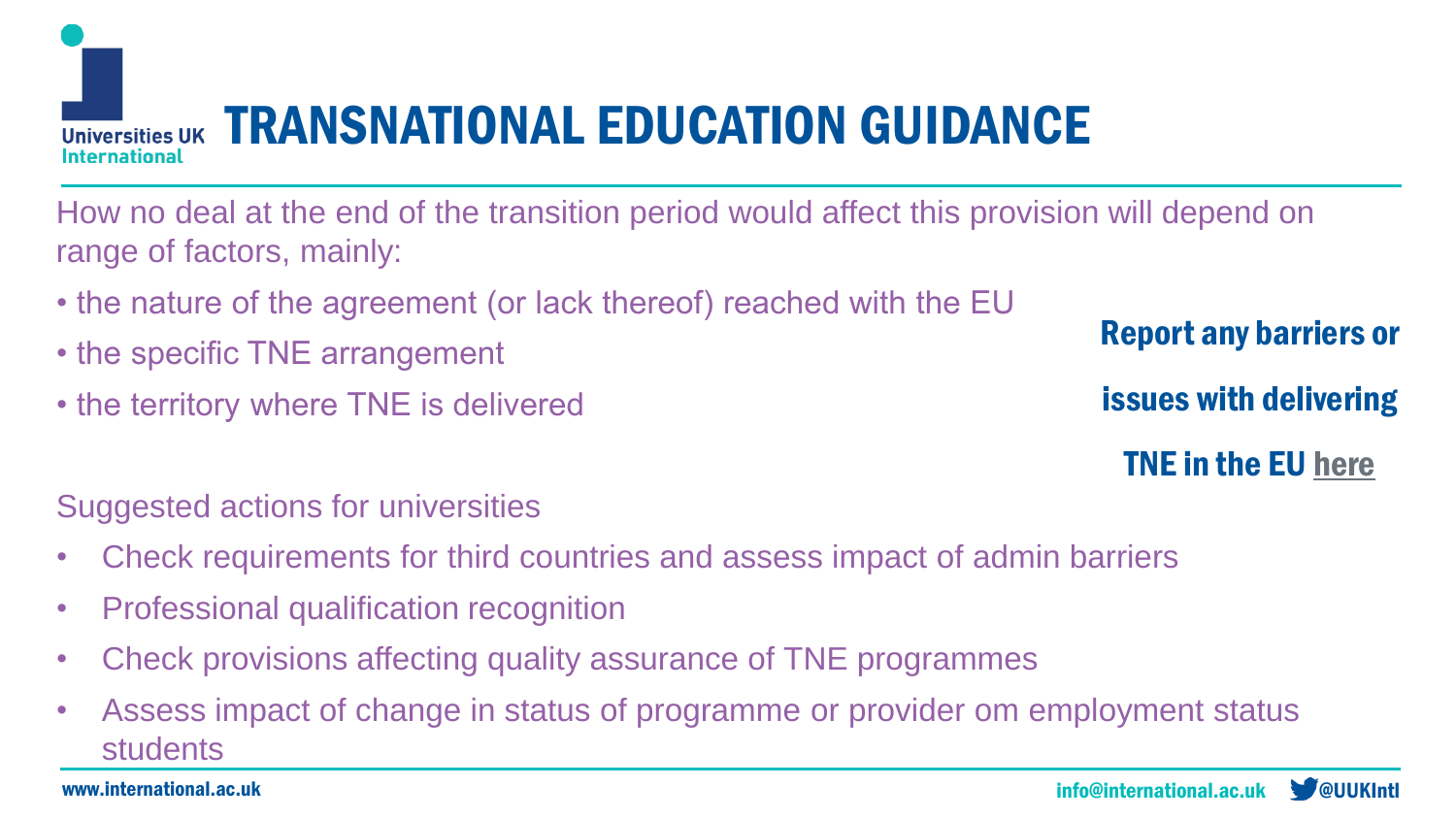

# PROFESSIONAL QUALIFICATIONS RECOGNITION

### Transition period

EU law continues to apply during the transition period, incl. the MRPQ Directive:

- You don't have to do anything if your qualification has already been officially recognised by the relevant regulator in an EEA country or Switzerland. The regulator's decision to recognise your qualification will remain valid after the transition period.

#### 2021 and onwards

- The UK has said a UK-EU Free Trade Agreement should provide a pathway for the mutual recognition of UK and EU qualifications.
- You'll need to have your UK professional qualification officially recognised if you want to work in a profession that is regulated in the EEA or Switzerland. It will need to be recognised by the appropriate regulator for your profession in the country you intend to work.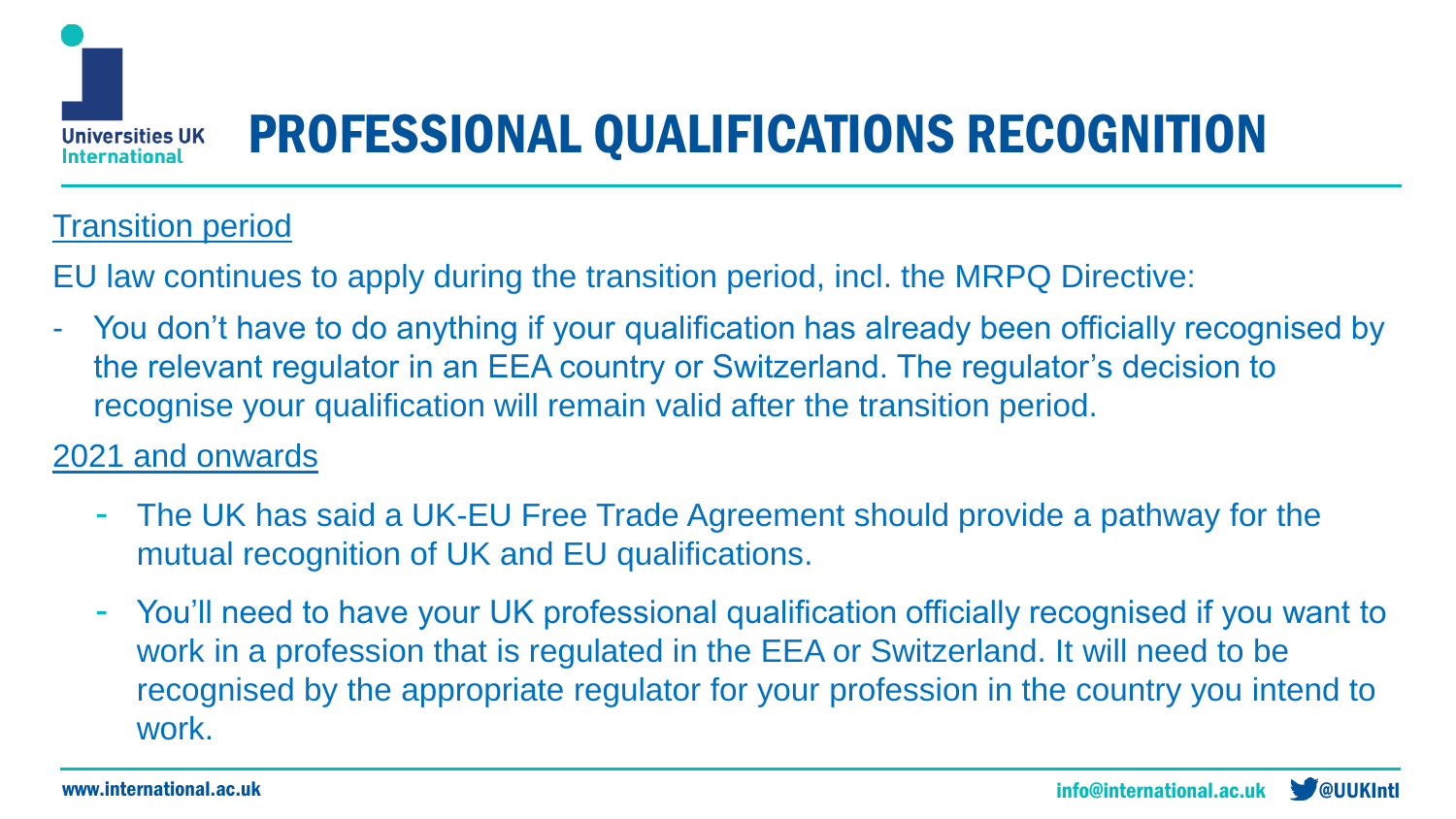

#### Transition period

The GDPR Directive continues to apply, data transfer can continue between the UK and EU/EEA as before. So no immediate action is required.

#### 2021 onwards

- The UK is seeking agreement with the EU on 'data adeguacy' where the EU deems UK data protection legislation as compliant with GDPR.
- In the case where this agreement is not reached before the end of the transition period, there are measures individual organisations can put in place to continue sharing data with EU partners.
- For most businesses including universities and research institutions, a safeguard is the use of standard contractual clauses. The UK Information Commissioner's Office [\(www.ico.org](http://www.ico.org/)) has more information and draft standard contractual clauses.
- Key preparation is understanding your data flows, especially those from EEA to UK.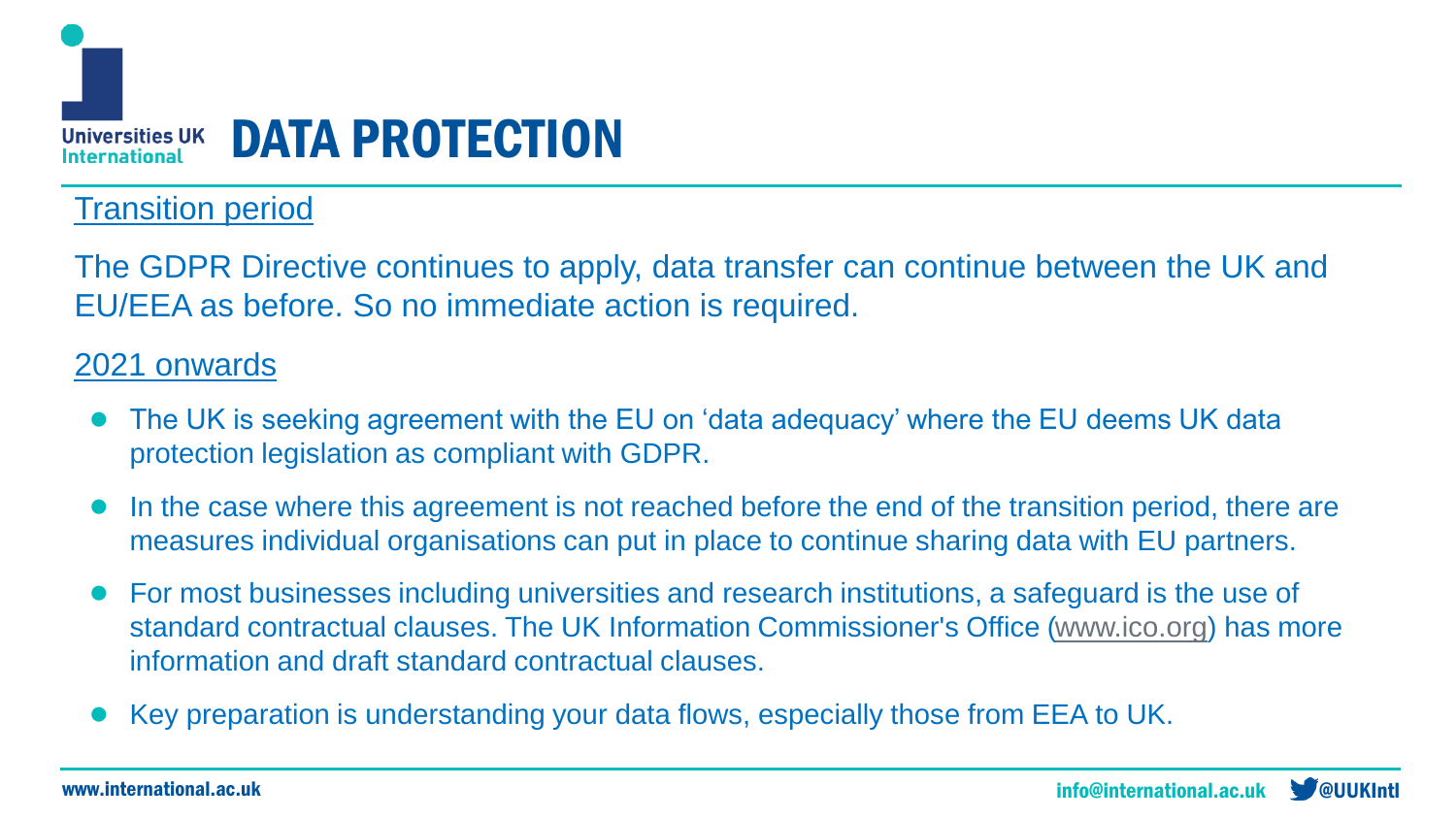

# END OF TRANSITION PERIOD GUIDANCE - LINKS

### **Sources of information:**

- 1. [Preparing for the end of the transition period: A guide for universities](https://www.universitiesuk.ac.uk/Documents/Brexit-briefing-post-transition-2020.pdf)
- 2. [Changes for EU students in the UK. FAQs on fees, immigration,](https://www.universitiesuk.ac.uk/policy-and-analysis/brexit/Documents/eu-student-faq.pdf) Erasmus+
- 3. [Changes for EEA and EFTA students in the UK. FAQs on fees,](https://www.universitiesuk.ac.uk/policy-and-analysis/brexit/Documents/eea-swiss-student-faq.pdf)  immigration, Erasmus+

### 4. Webinars:

**End of the transition period: What do [universities need to](https://www.universitiesuk.ac.uk/events/Pages/End-of-the-transition-period-What-do-universities-need-to-know-to-prepare.aspx) know to prepare?**

where  $\frac{1}{\sqrt{2}}$  is a substitutional. According to the contract of  $\frac{1}{\sqrt{2}}$  is a substitutional. **Immigration rules in the UK from 1 January onwards: What universities [and students need](https://www.universitiesuk.ac.uk/events/Pages/Immigration-rules-in-the-UK-from-1-January-onwards-What-universities-and-students-need-to-know.aspx)  to know**

**[Preparing for UK](https://www.universitiesuk.ac.uk/events/Pages/The-consequences-for-research-if-there-isn%E2%80%99t-an-agreement-on-the-future-UK-EU-relationship.aspx)  domestic alternatives to Horizon Europe**

**Erasmus+ and [preparing for the](https://www.universitiesuk.ac.uk/events/Pages/Erasmus--and-preparing-for-the-end-of-the-transition-period.aspx)  end of the transition period**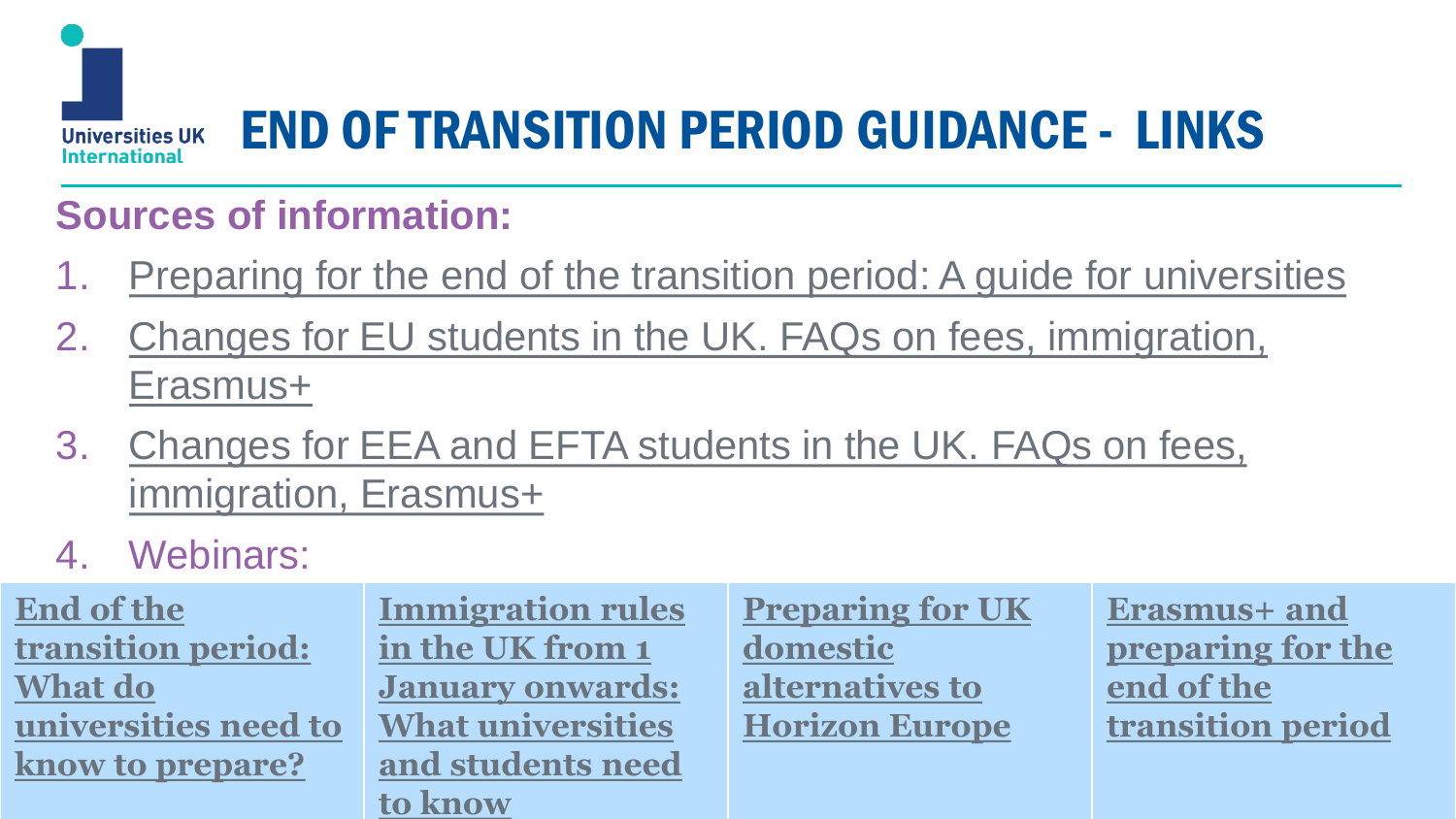

Covid-19 is taking up so much of everyone's time, but:

### Only 8 weeks until Christmas holidays

We may have a deal… We may not

**Be prepared**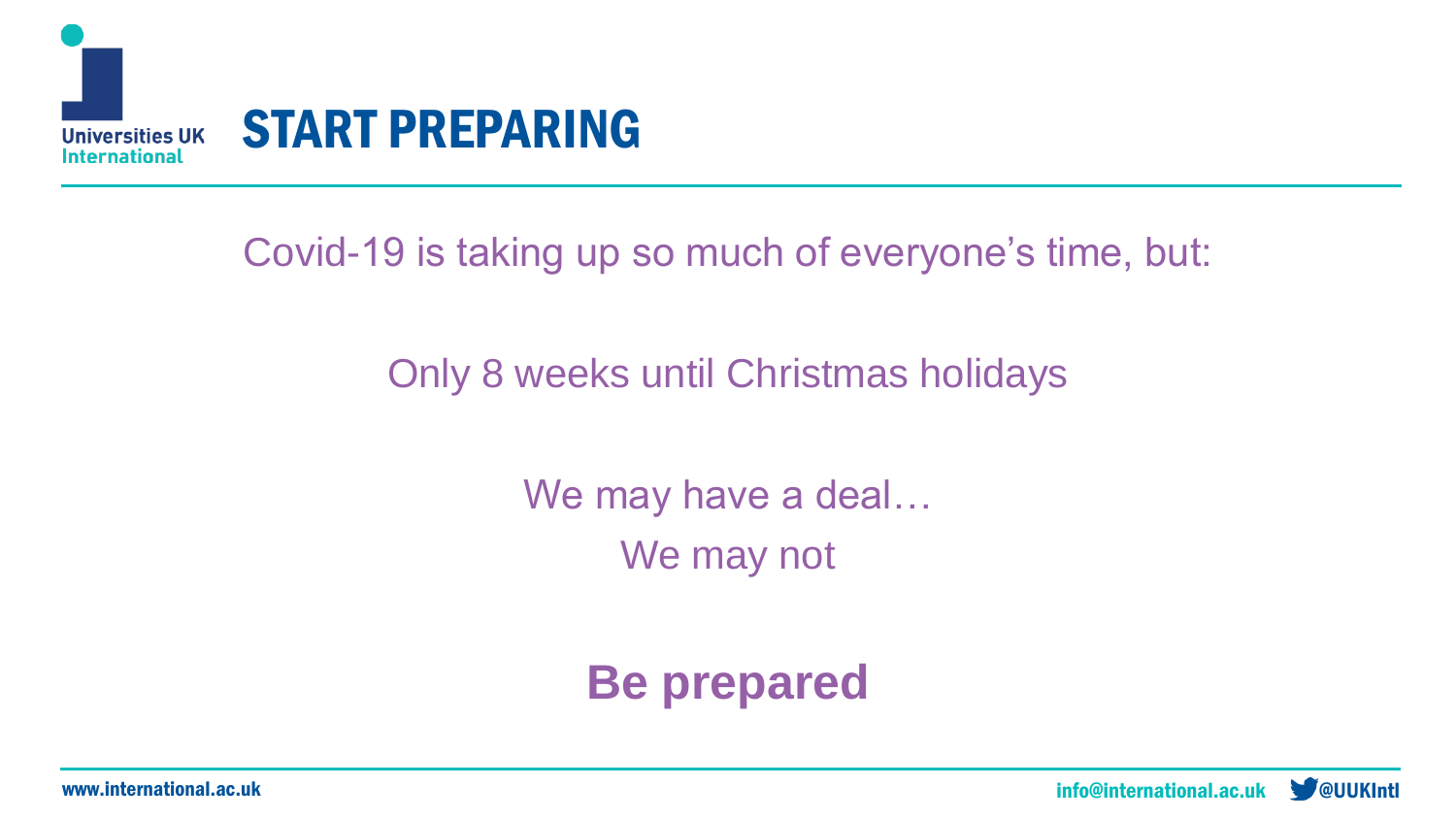



www.international.ac.uk **www.international.ac.uk** and the control of the control of the control of the control of the control of the control of the control of the control of the control of the control of the control of the